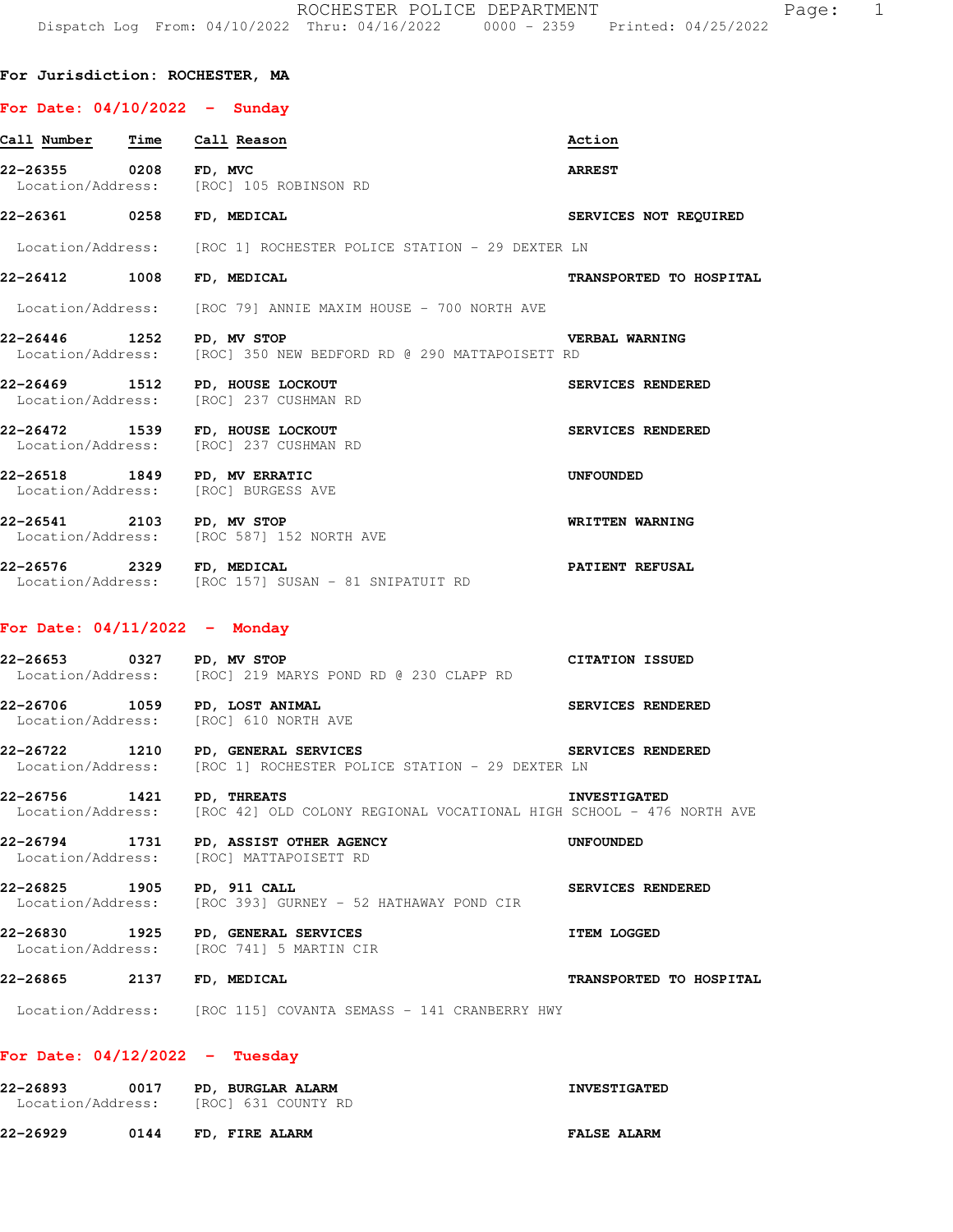|                                    | ROCHESTER POLICE DEPARTMENT<br>Dispatch Log From: 04/10/2022 Thru: 04/16/2022 0000 - 2359 Printed: 04/25/2022                       | $\overline{\phantom{a}}$<br>Page: |
|------------------------------------|-------------------------------------------------------------------------------------------------------------------------------------|-----------------------------------|
|                                    | Location/Address: [ROC] 45 WILLIAMS WAY                                                                                             |                                   |
|                                    | 22-26971 0708 PD, RADAR TRAFFIC PATROL<br>Location/Address: [ROC 136] QUITICUS SOLAR FARM - 33 NORTH AVE                            | <b>ITEM LOGGED</b>                |
|                                    | 22-26975 0719 PD, MV STOP<br>Location/Address: [ROC] 375 NORTH AVE                                                                  | <b>ITEM LOGGED</b>                |
| 22-26976 0727 PD, MV STOP          | Location/Address: [ROC] 309 NECK RD                                                                                                 | VERBAL WARNING                    |
| 22-27013 1133 FD, FIRE ALARM       | <b>INVESTIGATED</b><br>Location/Address: [ROC 8] ROCHESTER SENIOR CENTER - 67 DEXTER LN                                             |                                   |
| 22-27027 1323 PD, 911 CALL         | Location/Address: [ROC 397] DUVAL - 188 BRALEY HILL RD                                                                              | <b>CONFIRMED</b>                  |
|                                    | 22-27058 1535 PD, 911 CALL<br>Location/Address: [ROC 924] 13 BRADFORD LN                                                            | <b>CONFIRMED</b>                  |
| 22-27084 1743 FD, MEDICAL          |                                                                                                                                     | SERVICES NOT REQUIRED             |
|                                    | Location/Address: [ROC 397] DUVAL - 188 BRALEY HILL RD                                                                              |                                   |
| 22-27098 1817 PD, 911 CALL         | Location/Address: [ROC] 33 DEXTER LN                                                                                                | <b>INVESTIGATED</b>               |
| 22-27111 1922 PD, MV STOP          | Location/Address: [ROC] 587 COUNTY RD @ 2 CRANBERRY HWY                                                                             | VERBAL WARNING                    |
| 22-27130 2046 PD, MV STOP          | Location/Address: [ROC] 160 NORTH AVE                                                                                               | VERBAL WARNING                    |
|                                    | 22-27132 2050 PD, SUSPICIOUS ACTIVITY CONTROLLER INVESTIGATED<br>Location/Address: [ROC 455] MARYS POND PARKING AREA - 11 PERRYS LN |                                   |
| 22-27133 2100 PD, MV STOP          | Location/Address: [ROC] 541 COUNTY RD @ 1 KINGS HWY                                                                                 | <b>CITATION ISSUED</b>            |
| 22-27147 2147 PD, MV STOP          | Location/Address: [ROC] 420 MARYS POND RD @ 1 PERRYS LN                                                                             | <b>CITATION ISSUED</b>            |
| Location/Address: [ROC] PERRYS LN  | 22-27154 2159 PD, SUSPICIOUS ACTIVITY                                                                                               | <b>INVESTIGATED</b>               |
| For Date: $04/13/2022 -$ Wednesday |                                                                                                                                     |                                   |
| 22-27229 0135 PD, MV STOP          | Vicinity of: [ROC 128] SEASONS CORNER MARKET - 8 CRANBERRY HWY                                                                      | <b>VERBAL WARNING</b>             |
| 22-27251 0306 FD, MEDICAL          |                                                                                                                                     | TRANSPORTED TO HOSPITAL           |
|                                    | Location/Address: [ROC 256] ROBERTS - 1087 WALNUT PLAIN RD                                                                          |                                   |
| 22-27293 0916                      | PD, RADAR TRAFFIC PATROL                                                                                                            | CANCELLED RESPONSE                |
| Location/Address:                  | [ROC 128] SEASONS CORNER MARKET - 8 CRANBERRY HWY                                                                                   |                                   |
| 22-27317 1125<br>Location/Address: | FD, MEDICAL<br>[ROC 955] 38 WORDELL ST, ROCHESTER - 38 WORDELL ST                                                                   | SERVICES RENDERED                 |
| 22-27322 1148 PD, MV DISABLED      | Location/Address: [ROC] 165 CLAPP RD @ 180 WALNUT PLAIN RD                                                                          | <b>ITEM LOGGED</b>                |
|                                    | 22-27357 1430 PD, RADAR TRAFFIC PATROL                                                                                              | <b>CANCELLED RESPONSE</b>         |
|                                    | Location/Address: [ROC 128] SEASONS CORNER MARKET - 8 CRANBERRY HWY                                                                 |                                   |
|                                    | 22-27376 1602 PD, ANIMAL CONTROL                                                                                                    | <b>ITEM LOGGED</b>                |

Location/Address: [ROC] CUSHMAN RD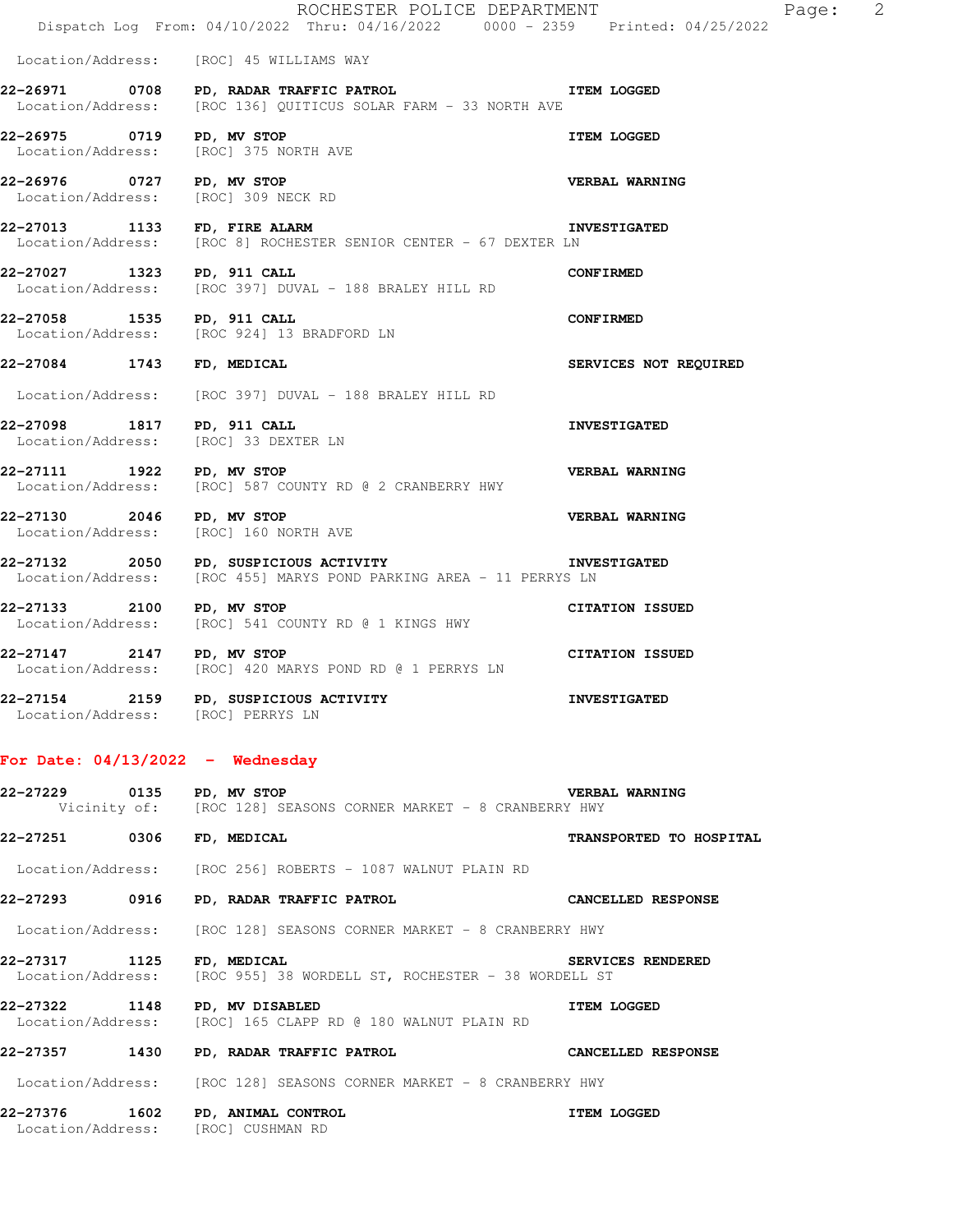**22-27399 1737 FD, FIRE ALARM INVESTIGATED**  Location/Address: [ROC] 129 DEXTER LN **22-27400 1740 PD, MV STOP CITATION ISSUED**  Location/Address: [ROC 301] FOURNIER/MONIZ - 447 NECK RD **22-27409 1802 PD, VEHICLE COMPLAINT INVESTIGATED**  Location/Address: [ROC] BOGS - 244 MENDELL RD @ 1 SARAH SHERMAN RD **22-27414 1816 PD, GENERAL SERVICES SERVICES RENDERED**  Location/Address: [ROC 1] ROCHESTER POLICE STATION - 29 DEXTER LN **22-27422 1852 PD, MV STOP VERBAL WARNING**  Location/Address: [ROC 92] MARYS POND RD **For Date: 04/14/2022 - Thursday 22-27581 0544 PD, MV STOP CITATION ISSUED**  Location/Address: [ROC] 1 VAUGHAN HILL RD @ 371 NEW BEDFORD RD **22-27582 0606 PD, MV STOP CONSUMED BY ARRISE VERBAL WARNING**<br>
Location/Address: [ROC 646] 112 MARION RD [ROC 646] 112 MARION RD **22-27583 0614 PD, MV STOP CONSUMING VERBAL WARNING Location/Address:** [ROC] 284 MARION RD Location/Address: **22-27586 0647 PD, 911 CALL INVESTIGATED**  Location/Address: [ROC 115] COVANTA SEMASS - 141 CRANBERRY HWY **22-27588 0659 PD, LARCENY REPORT TAKEN**  Location/Address: [ROC 15] COUNTRYSIDE DAYCARE - 15 CRANBERRY HWY **22-27596 0840 PD, 911 CALL ITEM LOGGED**  Location/Address: [ROC 397] DUVAL - 188 BRALEY HILL RD **22-27616 1015 EMD: FD, A-ABDOMINAL PAIN TRANSPORTED TO HOSPITAL**  Location/Address: [ROC 193] LIFESTREAM INC - GROUP HOME - 156 MARION RD **22-27693 1701 PD, 911 CALL ITEM LOGGED**  Location/Address: [ROC] 295 NEW BEDFORD RD **22-27695 1705 PD, RADAR TRAFFIC PATROL ITEM LOGGED**  Location/Address: [ROC 136] QUITICUS SOLAR FARM - 33 NORTH AVE **22-27703 1720 PD, MV STOP CITATION ISSUED**  Location/Address: [ROC] 765 SNIPATUIT RD **22-27719 1817 PD, 911 TRANSFER CALL ITEM LOGGED**  [ROC] ROUTE 495 SOUTH **22-27724 1843 PD, MV STOP CONSERVERBAL WARNING**<br>
Location/Address: [ROC 547] 479 SNIPATUIT RD [ROC 547] 479 SNIPATUIT RD **22-27732 1910 PD, MV STOP CITATION ISSUED**  Location/Address: [ROC] 120 VAUGHAN HILL RD @ 1 BOWENS LN **22-27740 1952 PD, MV STOP VERBAL WARNING**  [ROC 117] TOWN OF MARION PUMP HOUSE - 81 MARYS POND RD **22-27749 2021 PD, MV STOP VERBAL WARNING**  [ROC 113] NEW ENGLAND SANDBLASTING - 221 CRANBERRY HWY **22-27799 2254 PD, MV STOP ITEM LOGGED**  Location/Address: [ROC] 256 MARION RD **22-27811 2347 PD, MISSING PERSON SERVICES RENDERED**  Location/Address: [ROC 886] 21 CHILTON LN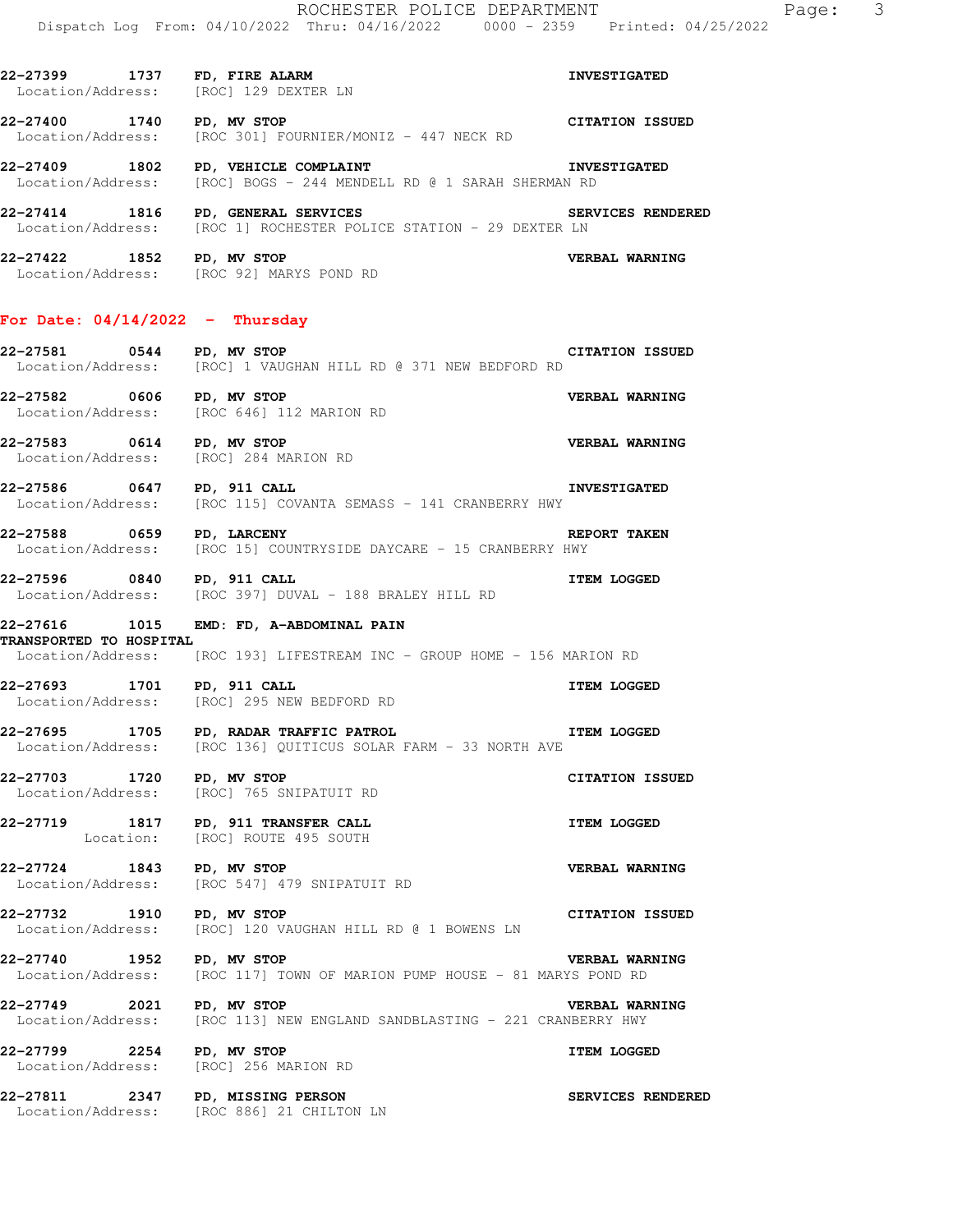## **For Date: 04/15/2022 - Friday**

| 22-27872 0402 EMD: FD, A-FALLS                                     | Location/Address: [ROC 256] ROBERTS - 1087 WALNUT PLAIN RD                                                                 | SERVICES RENDERED     |
|--------------------------------------------------------------------|----------------------------------------------------------------------------------------------------------------------------|-----------------------|
|                                                                    | 22-27877 0632 PD, BURGLAR ALARM<br>Location/Address: [ROC 52] ROCHESTER MEMORIAL SCHOOL - 16 PINE ST                       | <b>INVESTIGATED</b>   |
| 22-27916 1044 PD, GENERAL SERVICES                                 | SERVICES RENDERED<br>Location/Address: [ROC 1] ROCHESTER POLICE STATION - 29 DEXTER LN                                     |                       |
| 22-27917 1045 PD, GENERAL SERVICES                                 | Location/Address: [ROC 1] ROCHESTER POLICE STATION - 29 DEXTER LN                                                          | <b>ITEM LOGGED</b>    |
|                                                                    | 22-27930 1325 FD, INSIDE INVESTIGATION<br>Location/Address: [ROC] 93 NEW BEDFORD RD                                        | <b>INVESTIGATED</b>   |
|                                                                    | 22-27958 1551 PD, SUSPICIOUS ACTIVITY CONFOUNDED<br>Location/Address: [ROC 17] ROCHESTER POST OFFICE - 603 NEW BEDFORD RD  |                       |
|                                                                    | 22-27965 1634 PD, SUSPICIOUS ACTIVITY MVESTIGATED<br>Location/Address: [ROC] 89 BOXTURTLE DR                               |                       |
|                                                                    | 22-27998 1911 PD, SUSPICIOUS ACTIVITY<br>Location/Address: [ROC 172] RAILROAD CROSSING - 499 COUNTY RD                     |                       |
|                                                                    | 22-28033 2132 PD, SUSPICIOUS ACTIVITY CONTROL SERVICES RENDERED<br>Location/Address: [ROC] LAKEVILLE LINE - BRALEY HILL RD |                       |
|                                                                    | SERVICES RENDERED<br>22-28039 2146 EMD: FD, A-SICK PERSON<br>Location/Address: [ROC 353] HARTLEY - 26 WALNUT PLAIN RD      |                       |
| 22-28041 2147 PD, MV STOP<br>Location/Address: [ROC] 11 BENNETT RD |                                                                                                                            | WRITTEN WARNING       |
| Location/Address: [ROC] 128 NORTH AVE                              | 22-28052 2242 PD, MV STOP                                                                                                  | <b>VERBAL WARNING</b> |
|                                                                    | <b>VERBAL WARNING</b><br>22-28055 2257 PD, MV STOP<br>Location/Address: [ROC 57] ADRIANS PACKAGE STORE - 711 MARYS POND RD |                       |

## **For Date: 04/16/2022 - Saturday**

Vicinity of: [ROC] SNIPATUIT RD

|                           | 22-28069 0011 PD, SUSPICIOUS ACTIVITY THE STRIGHT RESTIGATED<br>Location/Address: [ROC 793] 38 BOX TURTLE - 38 BOXTURTLE DR |                       |
|---------------------------|-----------------------------------------------------------------------------------------------------------------------------|-----------------------|
|                           | 22-28105 0134 PD, RADAR TRAFFIC PATROL CANCELLED RESPONSE                                                                   |                       |
|                           | Location/Address: [ROC] NEGUS WAY                                                                                           |                       |
|                           | Location/Address: [ROC] 350 BRALEY HILL RD @ 96 NORTH AVE                                                                   |                       |
|                           | 22-28156 0648 PD, RADAR TRAFFIC PATROL CANCELLED RESPONSE                                                                   |                       |
|                           | Location/Address: [ROC 82] MASS AUTO TUNE & AIR CONDITIONING - 15 NEW BEDFORD RD                                            |                       |
| 22-28188 1056 PD, MV STOP | Vicinity of: [ROC 92] QUITTACAS WATER TREATMENT PLANT - 33 NEGUS WAY                                                        | <b>VERBAL WARNING</b> |
|                           | Location/Address: [ROC] CUSHMAN RD                                                                                          | <b>VERBAL WARNING</b> |
|                           | 22-28211 1252 PD, BURGLAR ALARM<br>Location/Address: [ROC 715] 119 BURGESS AVE                                              | <b>FALSE ALARM</b>    |
|                           | 22-28229 1412 PD, SUSPICIOUS ACTIVITY                                                                                       | UNFOUNDED             |